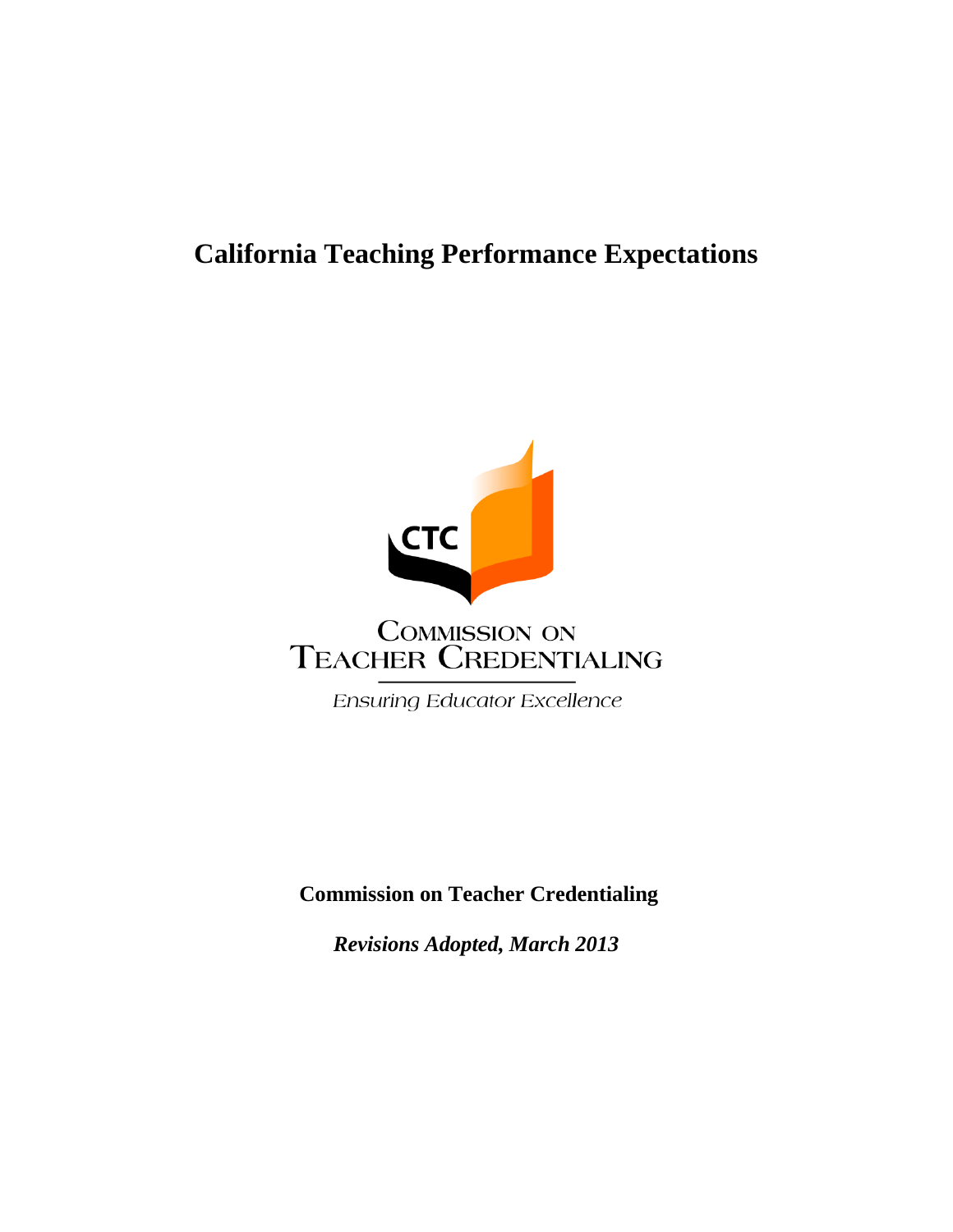# **The California Teaching Performance Expectations** *Revisions Adopted, March 2013*

# **A. Making Subject Matter Comprehensible to Students**

TPE 1: Specific Pedagogical skills for Subject Matter Instruction

TPE 1A: Subject-Specific Pedagogical Skills for Multiple Subject Teaching Assignments. Teaching English-Language Arts in a Multiple Subject Assignment Teaching Mathematics in a Multiple Subject Assignment Teaching Science in a Multiple Subject Assignment Teaching History-Social Science in a Multiple Subject Assignment

TPE 1B: Subject-Specific Pedagogical Skills for Single Subject Teaching Assignments

*Note: TPE1B addresses each of the thirteen statutory single subject content areas*

# **B. Assessing Student Learning**

TPE 2: Monitoring Student Learning During Instruction TPE 3: Interpretation and use of Assessments

# **C. Engaging and Supporting Students in Learning**

- TPE 4: Making Content Accessible
- TPE 5: Student Engagement
- TPE 6: Developmentally Appropriate Teaching Practices
	- TPE 6A: Developmentally Appropriate Practices in Grades K-3

TPE  $6B$ : Developmentally Appropriate Practices in Grades  $4 - 8$ 

- TPE 6C: Developmentally Appropriate Practices in Grades 9 12
- TPE 7: Teaching English Learners

# **D. Planning instruction and Designing Learning Experiences for Students**

- TPE 8: Learning About Students
- TPE 9: Instructional Planning

# **E. Creating and Maintaining Effective Environments for Student Learning**

TPE 10: Instructional Time TPE 11: Social Environment

# **F. Developing as a Professional Educator**

TPE 12: Professional, Legal, and Ethical Obligations TPE 13: Professional Growth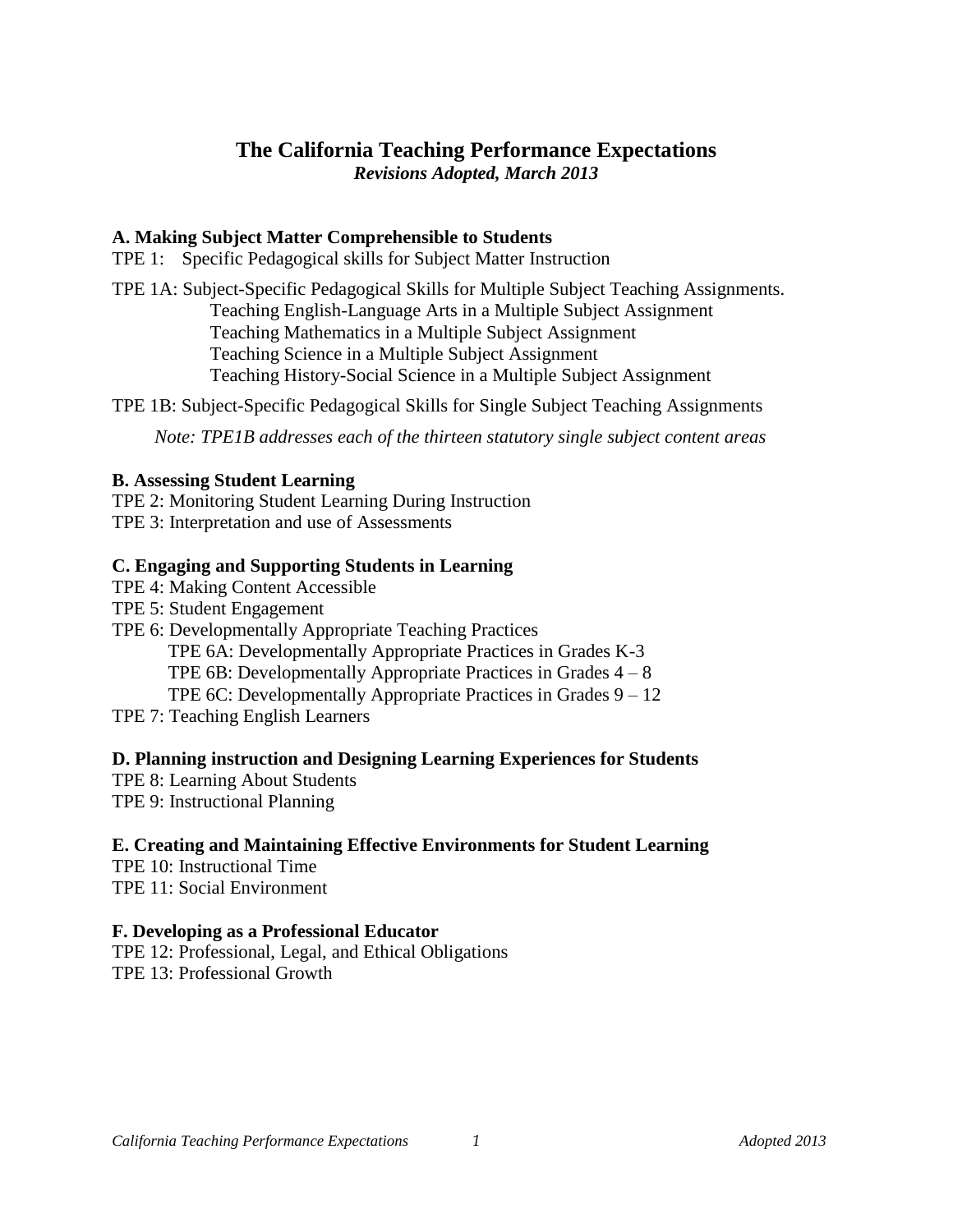# **A. MAKING SUBJECT MATTER COMPREHENSIBLE TO STUDENTS**

# **TPE 1: Specific Pedagogical Skills for Subject Matter Instruction**

*Background Information for TPE 1*: TPE 1 is divided into two categories intended to take into account the different teaching assignments of Multiple Subject and Single Subject credential holders. Multiple subject credential holders work in self-contained classrooms and are responsible for instruction in several subject areas. Single subject credential holders work in departmentalized settings and have more specialized assignments.

# **TPE 1A: Subject-Specific Pedagogical Skills for Multiple Subject Teaching Assignments**

# **Teaching English-Language Arts in a Multiple Subject Assignment**

Multiple Subject candidates demonstrate the ability to teach the state- adopted academic content standards to students. They understand how to deliver a comprehensive program of rigorous instruction in Reading, Writing, Speaking and Listening, and Language within standards that establish a progression of increasing complexity. They strategically plan and schedule instruction that ensures that students meet or exceed the standards.

Candidates create a print-rich environment where students learn to read and write, comprehend and compose, appreciate and analyze, and perform and enjoy the language arts. They understand how to use instructional materials that include a wide range of increasingly complex literary and informational texts for the appropriate grade level. They select appropriate teaching strategies to develop students' abilities to read and comprehend narrative and informational texts and to cite specific evidence when offering an oral or written interpretation of a text. They select appropriate teaching strategies to develop students' abilities to write increasingly more sophisticated opinion/persuasive, expository and narrative texts and for students to adapt their communication in relation to audience, task, purpose, and discipline.

Candidates provide opportunities for students to read purposefully and listen attentively to build discipline-specific knowledge in the content areas. Candidates provide opportunities for students to develop oral communication and interpersonal skills. Candidates encourage students' use of language to extend across reading, writing, speaking, and listening. They make language (vocabulary, conventions, and knowledge of language) comprehensible to students. They provide students the opportunity to use and evaluate strengths and limitations of media and technology as integral tools in the classroom.

Candidates know how to determine the skill level of students through the use of meaningful indicators of reading and language arts proficiency prior to instruction, how to determine whether students are making adequate progress on skills and concepts, and how to determine the effectiveness of instruction and students' proficiency after instruction.

# **Teaching Mathematics in a Multiple Subject Assignment**

Multiple Subject candidates demonstrate the ability to understand and teach the progression of the state-adopted academic content standards for students in mathematics. They facilitate students' development of the knowledge and skills required to (a) appropriately use processes of problem solving, reasoning and proof, communication, representation, and connections in real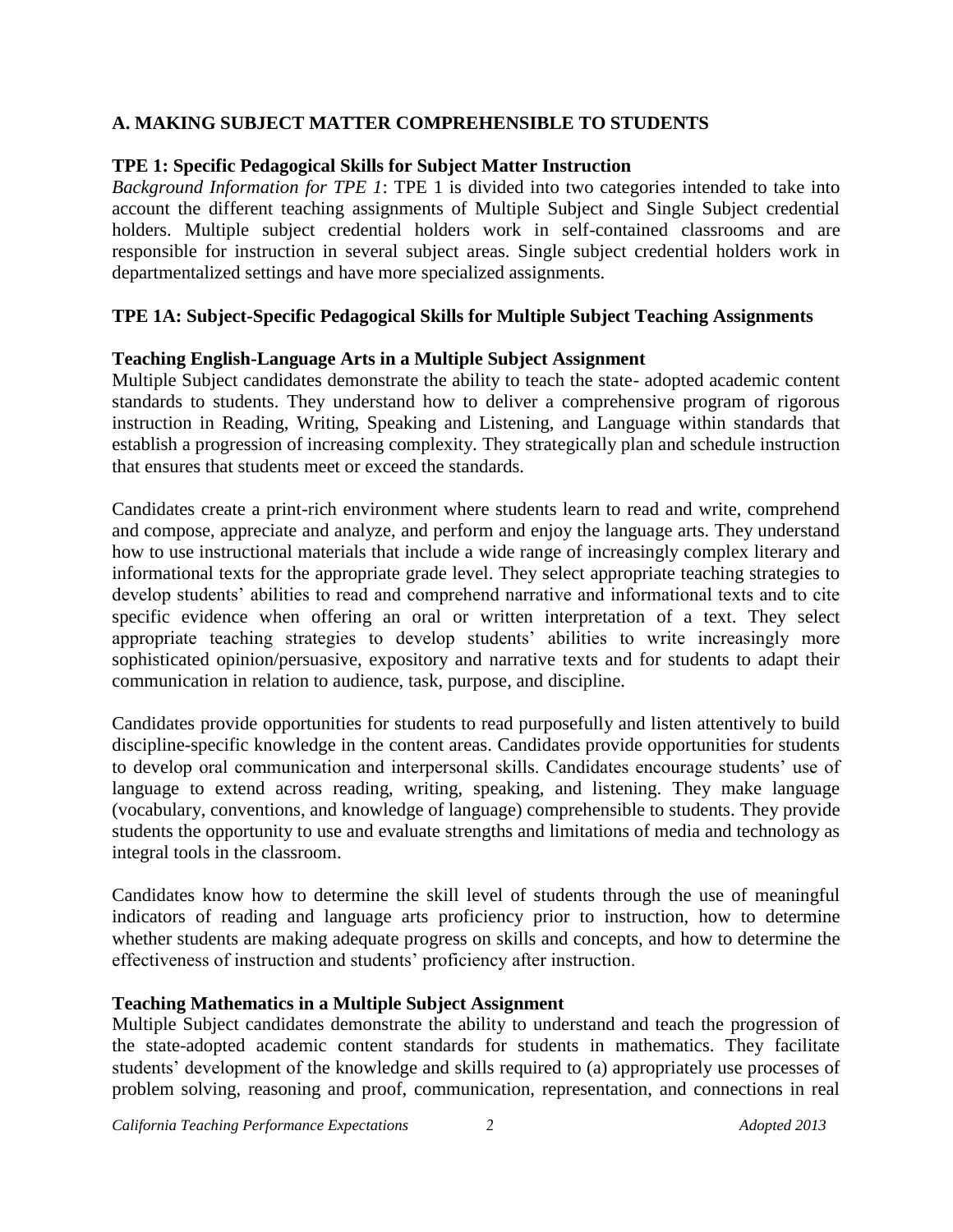world situations, and (b) appropriate apply the strands of mathematical proficiency, including adaptive reasoning, strategic competence, conceptual understanding, procedural fluency, and productive disposition. Candidates facilitate student understanding of mathematical concepts and support students in making and testing conjectures and recognizing relationships within and among concepts. They provide students the opportunity to use and evaluate strengths and limitations of media and technology as integral tools in the classroom.

Candidates provide a secure environment for taking intellectual risks and they model and encourage students to use multiple approaches to mathematical problems. They require student collaboration and written and oral communication that demonstrates students' ability to construct logical arguments based on substantive claims, sound reasoning, and relevant evidence. They foster positive attitudes toward mathematics, encourage student curiosity, academic discourse, and persistence in solving mathematical problems.

# **Teaching Science in a Multiple Subject Assignment**

Multiple Subject candidates demonstrate the ability to teach the state-adopted academic content standards for students in science. They balance the focus of instruction between science information, concepts, and investigations. Their explanations, demonstrations, and class activities serve to illustrate science concepts and principles, scientific investigation, and experimentation. Candidates emphasize the importance of accuracy, precision, and estimation. Candidates teach students to independently read and comprehend instructional materials that include increasingly complex subject-relevant texts and graphic/media representations presented in diverse formats. Candidates also teach students to write opinion/persuasive and expository text in the content area.

They provide students the opportunity to use and evaluate strengths and limitations of media and technology as integral tools in the classroom.

# **Teaching History-Social Science in a Multiple Subject Assignment**

Multiple Subject candidates demonstrate the ability to teach the state-adopted academic content standards for students in history-social science. They enable students to learn and use basic analytic thinking skills in history and social science while attaining the state-adopted academic content standards for students. They use timelines and maps to give students a sense of temporal and spatial scale. Candidates teach students how social science concepts and themes provide insights into historical periods and cultures. They help students understand events and periods from multiple perspectives by using simulations, case studies, cultural artifacts, works of art and literature, cooperative projects, and student research activities. Candidates teach students to independently read and comprehend instructional materials that include increasingly complex subject-relevant texts and graphic/media representations presented in diverse formats. Candidates also teach students to write opinion/persuasive and expository text in the content area. They provide students the opportunity to use and evaluate strengths and limitations of media and technology as integral tools in the classroom.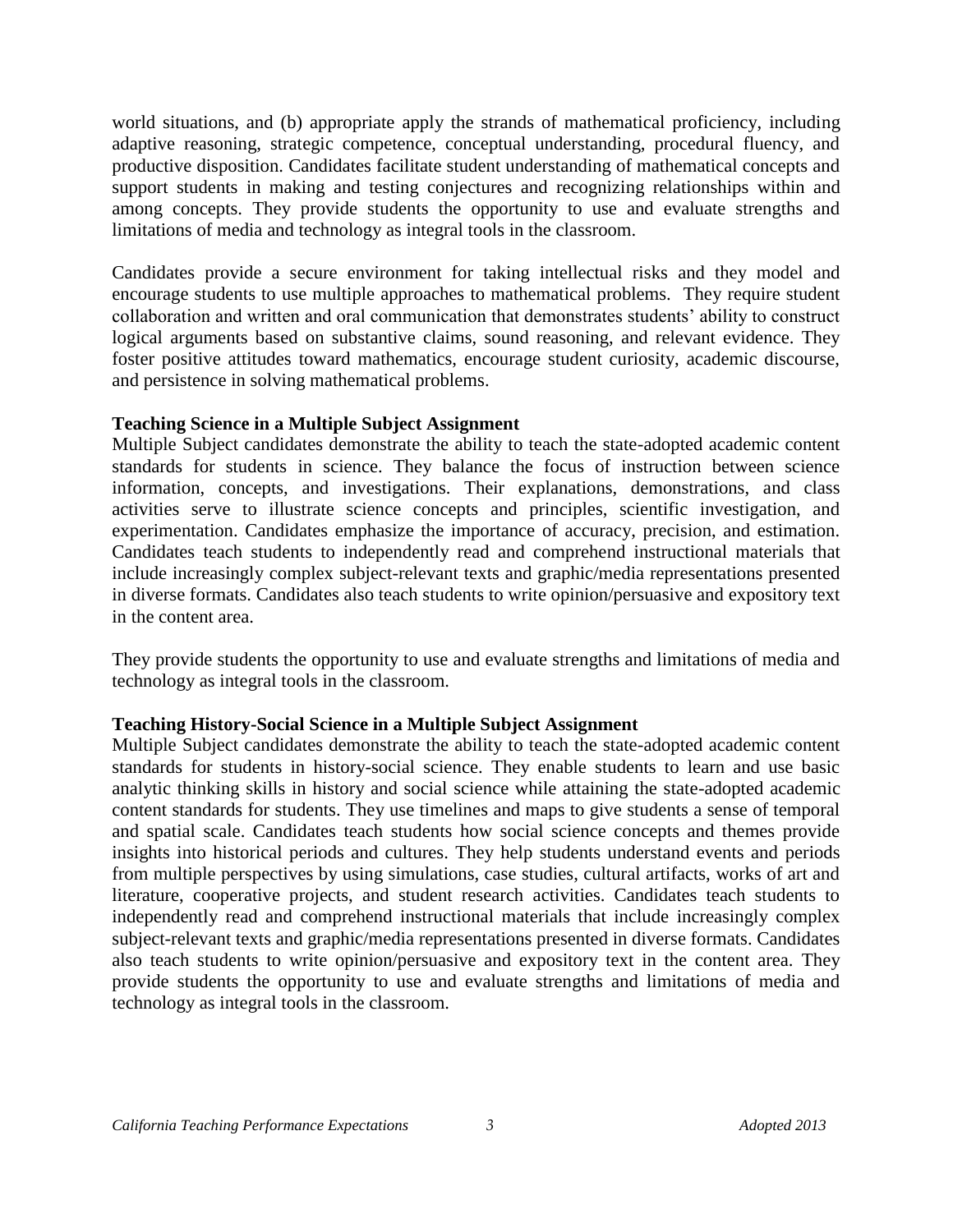# **TPE 1B: Subject-Specific Pedagogical Skills for Single Subject Teaching Assignments**

# **Teaching English-Language Arts in a Single Subject Assignment**

English candidates demonstrate the ability to teach the state-adopted academic content standards for students in English-Language Arts. They understand how to plan and deliver instruction of increasing complexity in reading, writing, speaking and listening, and language to ensure that students meet or exceed the standards. They understand how to make English-Language Arts comprehensible to students and the need for students to use all forms of language as tools for thinking, learning and communicating.

They understand how to teach the skills for reading and comprehending complex literary and informational texts; interpreting meaning; analyzing structure of texts; and evaluating perspective. Candidates teach students how to produce argumentative, informative, and narrative text; implement the writing process; conduct research projects; and write for a range of tasks, purposes, and audiences. They select appropriate teaching strategies to develop students' abilities to read and comprehend narrative and informational texts and to cite specific evidence when offering an oral or written interpretation of a text. They understand how to teach formal and informal speaking and listening skills including collaboration, conversation and presentation of knowledge and ideas. Candidates understand how to teach vocabulary acquisition and use, standard English conventions, and functions of language in various contexts.

Candidates model and assist students to integrate technology and media into language arts when conducting research, producing and publishing writing, creating multimedia presentations, and interacting and collaborating with others. They provide students the opportunity to use and evaluate strengths and limitations of media and technology as integral tools in the classroom.

They know how to determine the skill level of students through the use of meaningful indicators of reading and language arts proficiency prior to instruction, how to determine whether students are making adequate progress in skills and concepts taught, and how to determine the effectiveness of instruction and students' proficiency after instruction.

# **Teaching Mathematics in a Single Subject Assignment**

Mathematics candidates demonstrate the ability to teach the state-adopted academic standards for students to meet or exceed the end of the year expectations for their grade or course in order to be college and career ready by the end of grade 12. Candidates enable students to understand basic mathematical computations, concepts, and symbols, to use them to solve common problems, and to apply them to novel problems. Candidates help students understand different mathematical topics and make connections among them. Candidates help students solve realworld problems using mathematical reasoning and concrete, verbal, symbolic, and graphic representations. They require student collaboration and written and oral communication that demonstrates students' ability to construct logical arguments based on substantive claims, sound reasoning, and relevant evidence. They provide students the opportunity to use and evaluate strengths and limitations of media and technology as integral tools in the classroom.

Candidates provide a secure environment for taking intellectual risks, model and encourage students to use multiple ways of approaching mathematical problems, and encourage discussion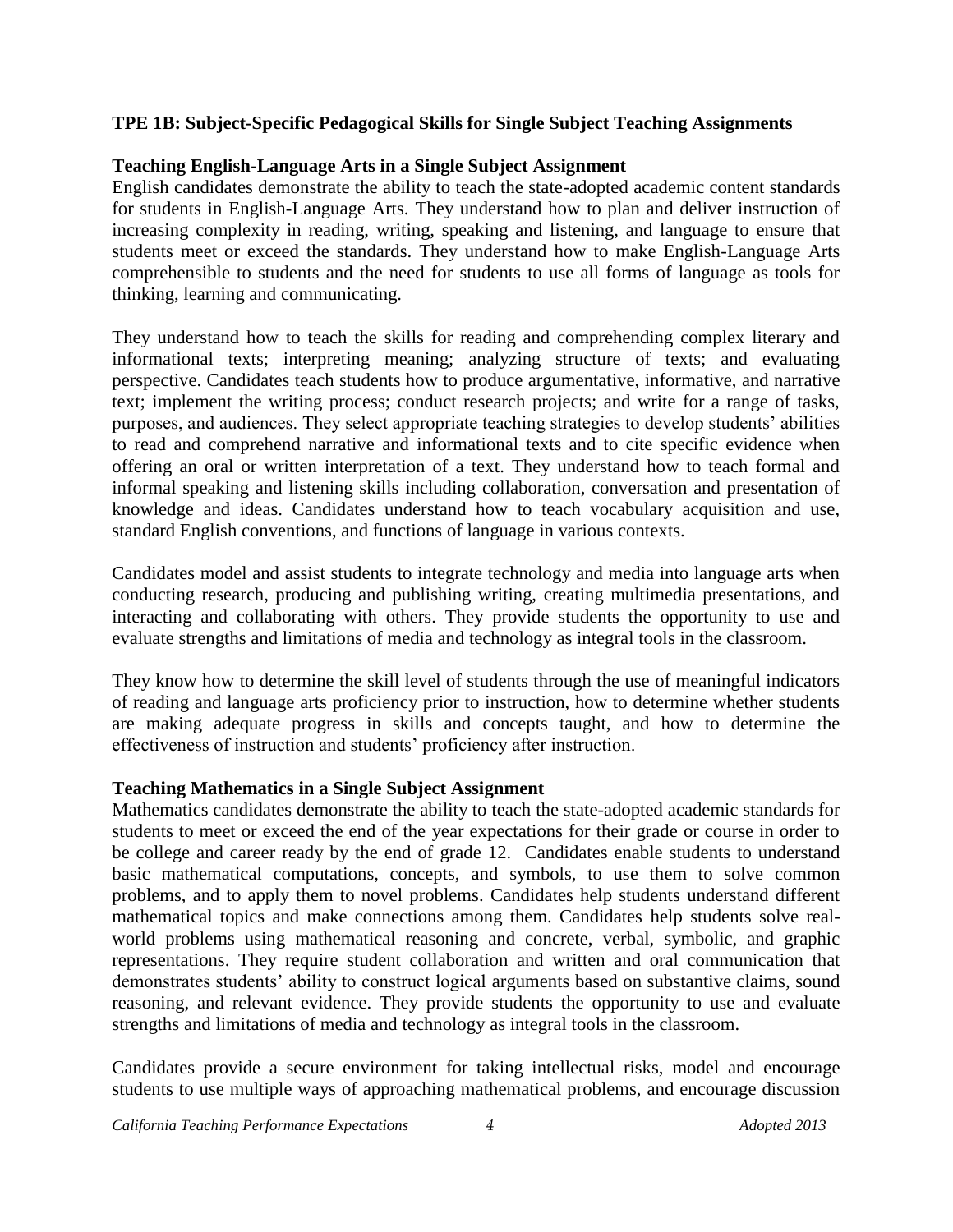of different solution strategies. They demonstrate positive attitudes toward mathematics, and encourage student curiosity, flexibility, and persistence in solving mathematical problems.

Additionally, candidates use developmentally appropriate and diverse strategies to engage students in grades 7-12 to understand mathematics as a logical system that includes definitions, axioms, and theorems, and to understand and use mathematical notation and advanced symbols. They assign and assess work through progress-monitoring and summative assessments that include illustrations of student thinking such as open-ended questions, investigations, and projects.

# **Teaching Science in a Single Subject Assignment**

Science candidates demonstrate the ability to teach the state-adopted academic content standards for students in science. They balance the focus of instruction between science information, concepts, and principles. Their explanations, demonstrations, and class activities serve to illustrate science concepts, and principles, scientific investigation, and experimentation. Candidates emphasize the importance of accuracy, precision, and estimation. They provide students the opportunity to use and evaluate strengths and limitations of media and technology as integral tools in the classroom. Candidates encourage students to pursue science interests, especially students from groups underrepresented in science careers. When live animals are present in the classroom, candidates teach students to provide ethical care. They demonstrate sensitivity to students' cultural and ethnic backgrounds in designing science instruction.

Candidates teach students to independently read, comprehend, and evaluate instructional materials that include increasingly complex subject-relevant texts and graphic/media representations presented in diverse formats. Candidates also teach students to write argumentative and expository text in the content area.

Additionally, candidates guide, monitor and encourage students during investigations and experiments. They demonstrate and encourage use of multiple ways to measure and record scientific data, including the use of mathematical symbols. They structure and sequence science instruction to enhance students' academic knowledge to meet or exceed the state-adopted academic content standards for students. They establish and monitor procedures for the care, safe use, and storage of equipment and materials, and for the disposal of potentially hazardous materials.

# **Teaching History-Social Science in a Single Subject Assignment**

History-Social Science candidates demonstrate the ability to teach the state-adopted academic content standards for students in history-social science. They enable students to learn and use analytic thinking skills in history and social science while attaining the state-adopted academic content standards for students. They use timelines and maps to reinforce students' sense of temporal and spatial scale. Candidates teach students how social science concepts and themes provide insights into historical periods and cultures. They help students understand events and periods from multiple perspectives by using simulations, case studies, cultural artifacts, works of art and literature, cooperative projects, and student research activities. Candidates teach students to independently read, comprehend, and evaluate instructional materials that include increasingly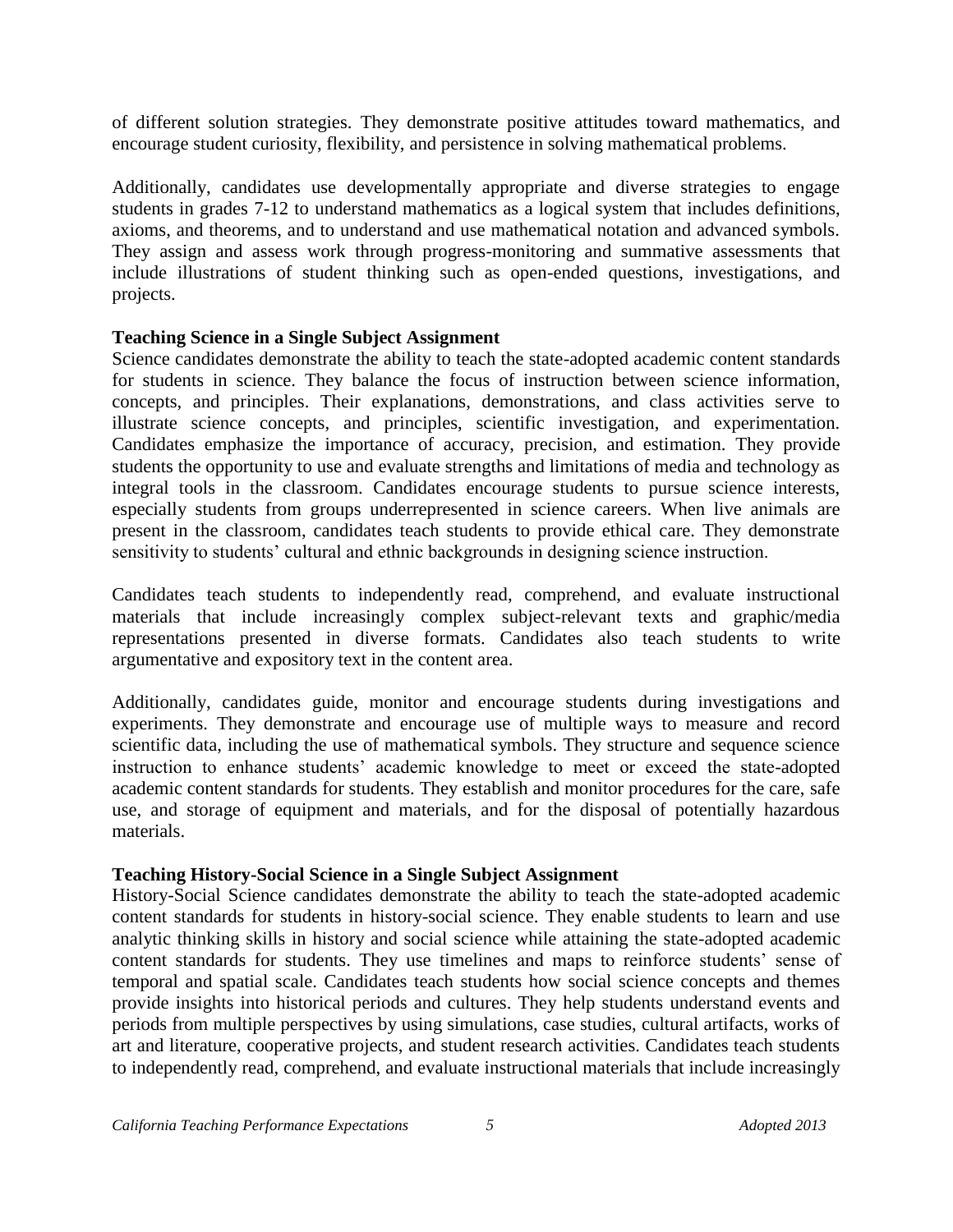complex subject-relevant texts and graphic/media representations presented in diverse formats. Candidates also teach students to write argumentative and expository text in the content area.

Additionally, History-Social Science Single Subject candidates connect essential facts and information to broad themes, concepts and principles, and they relate history-social science content to current or future issues. They teach students how cultural perspectives inform and influence understandings of history. They select and use age-appropriate primary and secondary documents and artifacts to help students understand a historical period, event, region or culture. Candidates ask questions and structure academic instruction to help students recognize prejudices and stereotypes. They create classroom environments that support the discussion of sensitive issues (e.g., social, cultural, religious, race, and gender issues), and encourage students to reflect on and share their insights and values. They design activities to counter illustrate multiple viewpoints on issues. They provide students the opportunity to use and evaluate strengths and limitations of media and technology as integral tools in the classroom. Candidates monitor the progress of students as they work to understand, debate, and critically analyze social science issues, data, and research conclusions from multiple perspectives.

# **Teaching Agriculture in a Single Subject Assignment**

Candidates for a Single subject Teaching Credential demonstrate the ability to teach the stateadopted academic content standard for students in Agriculture. They understand how to deliver a four year comprehensive program of systematic instruction and application of basic and advanced subject matter in animal science, plant and soil science, ornamental horticulture, agriculture business management, environmental science and natural resource management, and agricultural systems management. Explanations, demonstrations, class and laboratory activities serve to illustrate agricultural concepts and principles, scientific investigation and experimentation, and the application of new learning. Candidates encourage students to pursue agricultural interests, especially students from groups underrepresented in agricultural careers.

Candidates teach students to independently read, comprehend, and evaluate instructional materials that include increasingly complex subject-relevant texts and graphic/media representations presented in diverse formats. Candidates also teach students to write argumentative and expository text in the content area.

Single Subject candidates will structure and sequence agricultural instruction to support and enhance students' academic knowledge to meet or exceed the state-adopted academic content standards. Additionally, Single Subject candidates guide, monitor and encourage students during hands-on laboratory investigations, experiments and practicum. They establish and monitor procedures for the care, safe use, and storage of equipment and materials, and for the disposal of potentially hazardous materials. Candidates teach students to provide ethical care and handling of live animals. They demonstrate sensitivity to students' cultural and ethical backgrounds in designing agriculture instruction.

They provide students the opportunity to use and evaluate strengths and limitations of media and technology as integral tools in the classroom.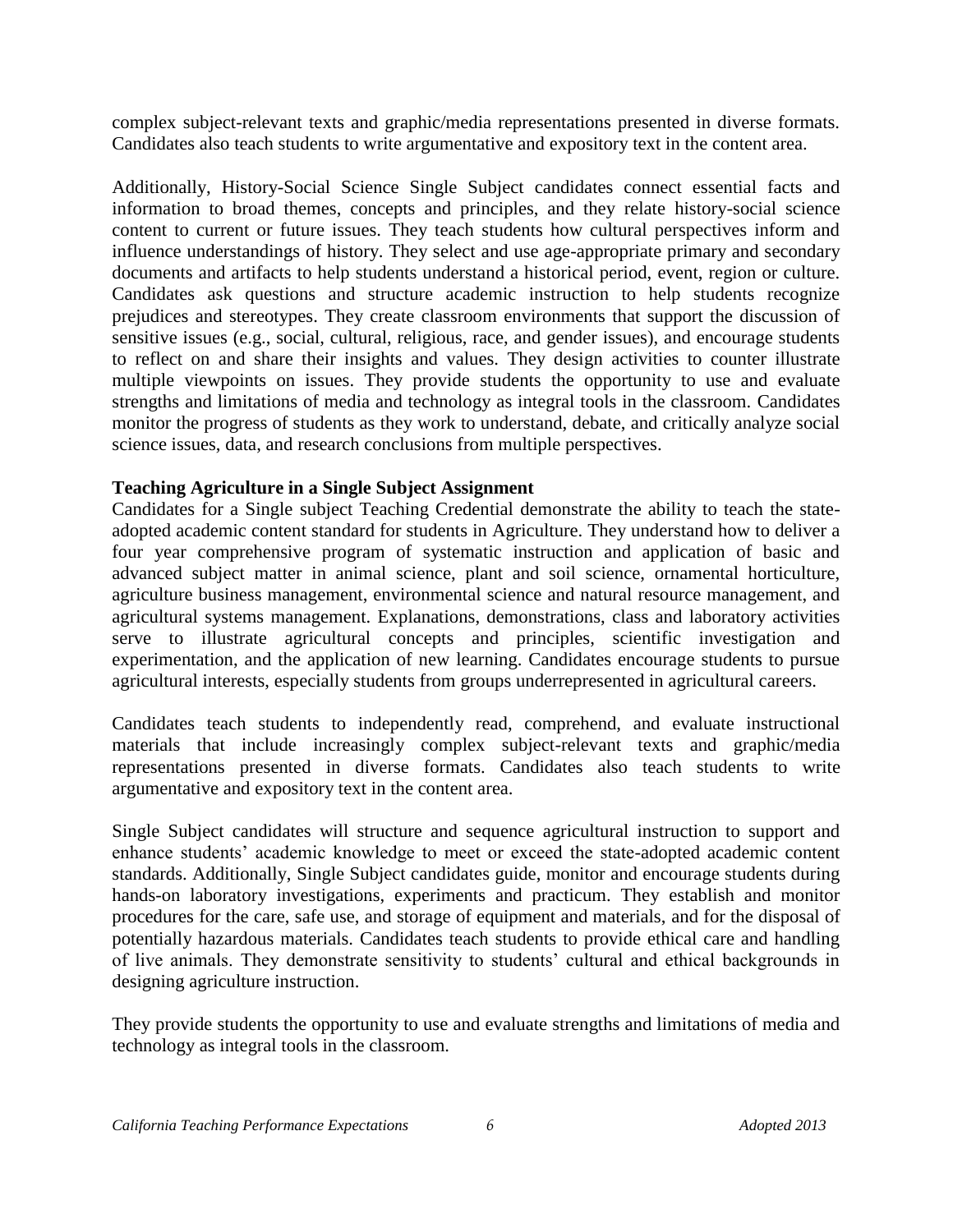### **Teaching Art in a Single Subject Assignment**

Candidates for a Single Subject Teaching Credential demonstrate the ability to teach the stateadopted academic content standards for students in Art. They are able to strategically plan, implement, and evaluate instruction that assures that students meet or exceed the visual arts content standards. They balance instruction between the gathering of information, the development of skills and techniques, and the expression of ideas in both written and visual forms.

Candidates for a Single Subject Credential in Art model and encourage student creativity, flexibility, and persistence in solving artistic problems. They provide secure environments that allow students to take risks and approach aesthetic problems in multiple ways. Their explanations, demonstrations, and planned activities serve to involve students in learning experiences that help them process and respond to sensory information through the language and skills unique to the visual arts. Candidates teach students to independently read, comprehend, and evaluate instructional materials that include increasingly complex subject-relevant texts and graphic/media representations presented in diverse formats. Candidates also teach students to write argumentative and expository text in the content area.

Additionally, Art Single Subject Candidates help students discover ways to translate thoughts, perceptions, and ideas into original works of art using a variety of media and techniques. They establish and monitor procedures for the safe care, use, and storage of art equipment and materials. Candidates understand and are able to teach students about the historical contributions and cultural dimensions of art, providing insights into the role and development of the visual arts in past and present cultures throughout the world. They emphasize the contributions of art to culture, society, and the economy, especially in California. Teacher candidates guide students as they make informed critical judgments about the quality and success of artworks, analyzing the artist's intent, purpose, and technical proficiency. They provide students the opportunity to use and evaluate strengths and limitations of media and technology as integral tools in the classroom. Where appropriate, they connect and apply what is learned in the visual arts to other subject areas. Candidates understand how to relate the visual arts to life skills and lifelong learning; they provide information about opportunities for careers in art.

# **Teaching Business in a Single Subject Assignment**

Candidates for a Single Subject Teaching Credential in Business demonstrate the ability to teach the state-adopted career technical education (CCTE) model curriculum standards in business for student mastery. They prepare students to carry out business management functions with an understanding of organizational theory and development, leadership, and motivational concepts. Candidates enable students to solve real-world business problems that include methods of decision making applied to legal and ethical principles, the application of mathematical operations leading to quantitative and qualitative analysis, and the understanding and application of accounting concepts, principles, procedures, and financial analysis. They prepare students to apply key marketing principles and concepts including but not limited to, customer service, selling, promotion, and distribution in both domestic and international markets. Candidates teach students to apply principles and procedures related to applications, networking systems, and basic concepts of programming and systems development and then ethical use of information technology in business situations.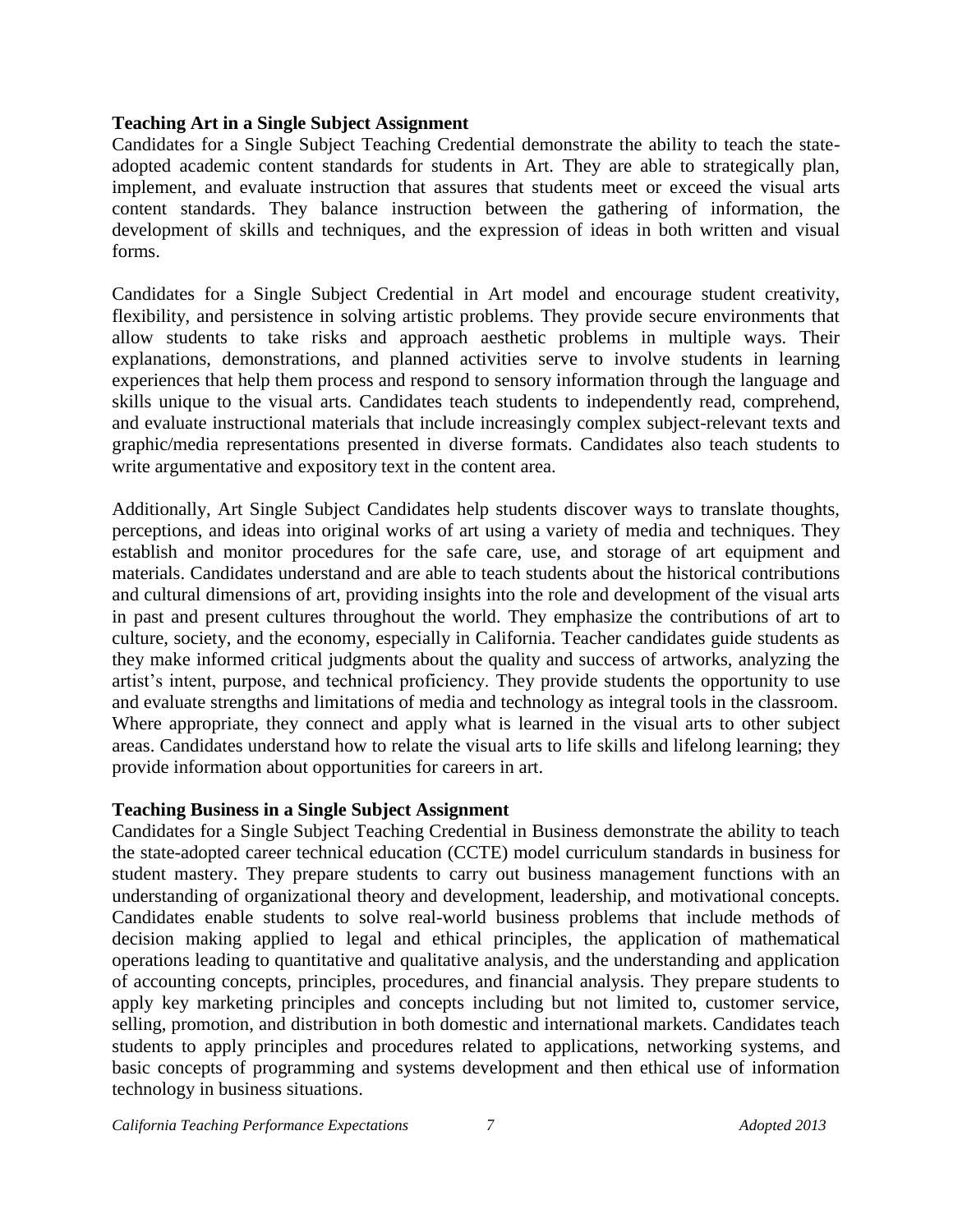Candidates instruct students in the basic economic principles as they apply to microeconomic and macroeconomic theories and principles in domestic and international economies. Candidates assist students in a variety of procedures to address individual career development and provide ample opportunities for students to develop their own employment and entrepreneurial skills. Candidates assist students to apply the knowledge of technology, reading, writing, mathematics, speaking, and active listening skills in a variety of business situations. Candidates teach students to independently read, comprehend, and evaluate instructional materials that include increasingly complex subject-relevant texts and graphic/media representations presented in diverse formats. Candidates also teach students to write argumentative and expository text in the content area. They provide students the opportunity to use and evaluate strengths and limitations of media and technology as integral tools in the classroom. Candidates utilize a variety of authentic, performance-based assessment strategies to assess students' skills and abilities.

# **Teaching Health Science in a Single Subject Assignment**

Candidates for a Single Subject Teaching Credential demonstrate the ability to teach the stateadopted academic content standards for students in Health Science. Candidates demonstrate a fundamental understanding of professional, legal, scientific, behavioral and philosophical principles of health education and the role of the school health educator within a Coordinated School Health Program (CSHP). They demonstrate problem-solving and critical-thinking skills that develop confidence in the decision making process and promote healthy behaviors. Candidates recognize differences in individual growth and development and variation in culture and family life. They assess individual and community needs for health education by interpreting health related data about social and cultural environments. They differentiate between health education practices that are grounded in scientific research and those that are not research-based. They identify opportunities for collaboration among health educators in all settings, including school and community health professions.

Candidates use their analytical skills to identify behaviors that enhance and/or compromise personal health and well-being. They recognize the short-term and long-term effects of the lifestyle choices and habits of individuals and integrate higher-level thinking skills within the context of various health topics. They apply a variety of risk assessment skills and prevention strategies to health-related issues. Candidates demonstrate effective communication and advocacy skills as they relate to personal, family, and community health and health education needs in order to effectively motivate California's diverse youth to adopt a healthy lifestyle. They understand the role of communication and communication skills in interpersonal relationships and identify strategies that encourage appropriate expression. Candidates teach students to independently read, comprehend, and evaluate instructional materials that include increasingly complex subject-relevant texts and graphic/media representations presented in diverse formats. Candidates also teach students to write argumentative and expository text in the content area. They provide students the opportunity to use and evaluate strengths and limitations of media and technology as integral tools in the classroom.

# **Teaching Home Economics in a Single Subject Assignment**

Candidates for a Single Subject Teaching Credential demonstrate the ability to teach the stateadopted career and technology standards for students in home economics. They understand how to create home economics career pathways by planning sequences of courses for two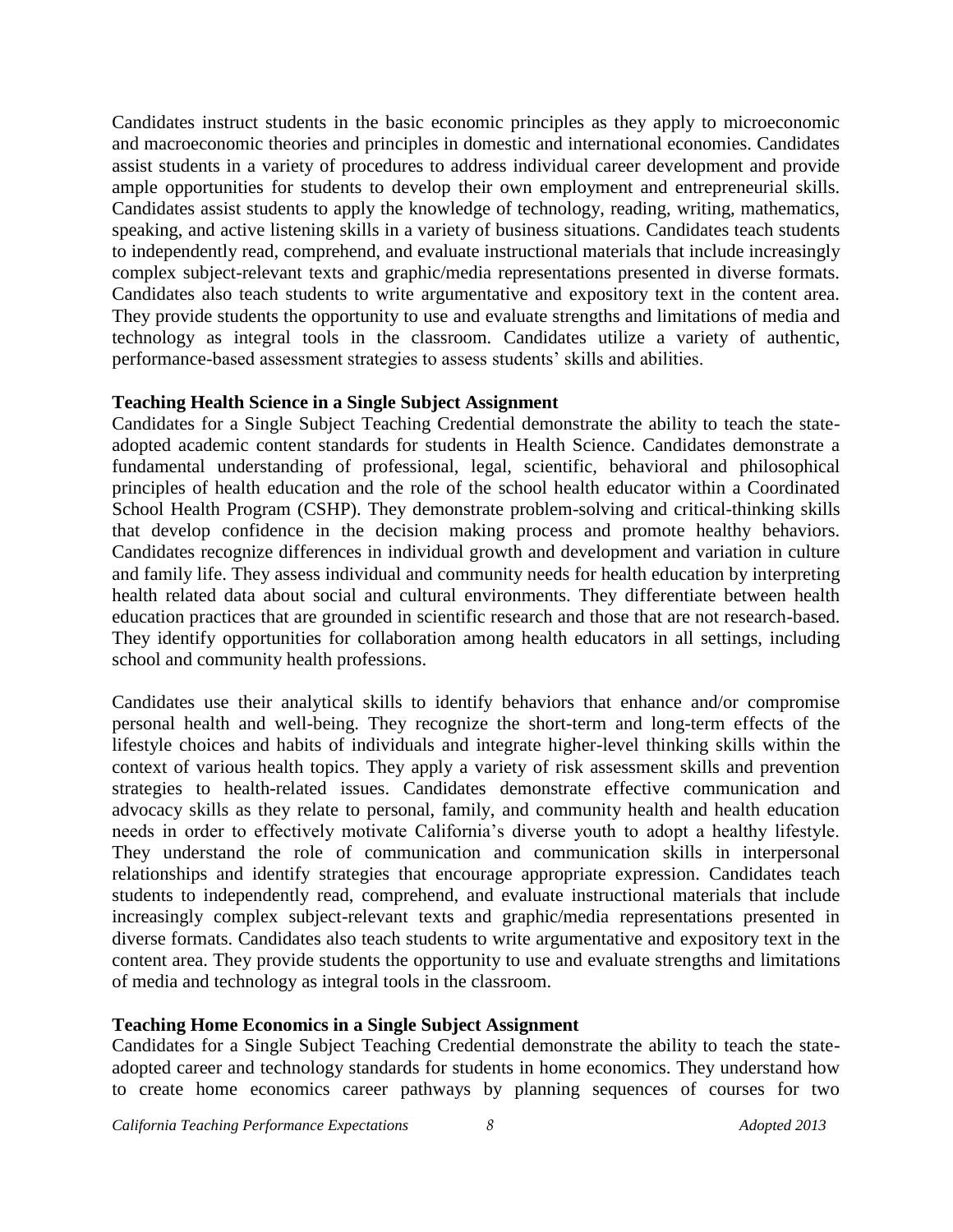complementary, fiscally responsible, inclusive instructional programs, Consumer and Family Studies (CSF) and Home Economics Related Occupations (HERO). They know how to employ FHA-HERO as a teaching strategy for developing interpersonal, leadership, citizenship, and career skills. They teach students the essential knowledge and skills for managing their personal, family, and work responsibilities through engaging learning activities, appropriately selected for the eight content areas of CFS. They provide students the opportunity to use and evaluate strengths and limitations of media and technology as integral tools in the classroom.

In the HERO program, candidates work closely with industry partners and plan authentic learning experiences to prepare students for entry-level careers or advanced training and education. They plan and supervise student work including group assignments, laboratory work, and on-the job-training. They help students understand underlying theories and complex concepts (e.g., developmental theories in child development and organic chemistry in food science) and solve real-life problems using appropriate problem-solving, creative thinking and critical thinking skills. Candidates teach students to independently read, comprehend, and evaluate instructional materials that include increasingly complex subject-relevant texts and graphic/media representations presented in diverse formats. Candidates also teach students to write argumentative and expository text in the content area. They plan assessments of student learning, provide frequent feedback, assist students in the achievement of the standards, and use evidence of student learning to improve their program.

# **Teaching Industrial and Technology Education in a Single Subject Assignment**

Candidates for a Single Subject Teaching Credential in Industrial and Technology Education (ITE) demonstrate the ability to teach the state-adopted academic content standards for students in Technology Education, traditional Industrial Arts, and all forms of Computer Education. They provide students with an understanding of the nature of technology and of its core technological concepts. They provide students the opportunity to use and evaluate strengths and limitations of media and technology as integral tools in the classroom.

They prepare students to understand and use the design process as a problem-solving model. They design and provide to students, problems, exercises, and projects that require the application of core academic knowledge, including (but not limited to) the fields of science, mathematics, economics, social science, and data analysis. Candidates teach students to independently read, comprehend, and evaluate instructional materials that include increasingly complex subject-relevant texts and graphic/media representations presented in diverse formats. Candidates also teach students to write argumentative and expository text in the content area.

Candidates teach students how to work and behave in a safe manner, and they model safety in the laboratory. They prepare students to use all types of tools safely, correctly, and effectively. Additionally, Industrial and Technology Education Single Subject candidates prepare students to understand the connections and interactions between technology and all aspects of society. The students will gain a heightened awareness of cultural, social, economic, and environmental concerns related to and impacted by technology. Candidates will provide connections between industry and students to facilitate real-world understandings of industry, provide external experiences, establish internships, and reinforce for students the critical role of lifelong learning as well as provide a foundation for making ITE-related career choices.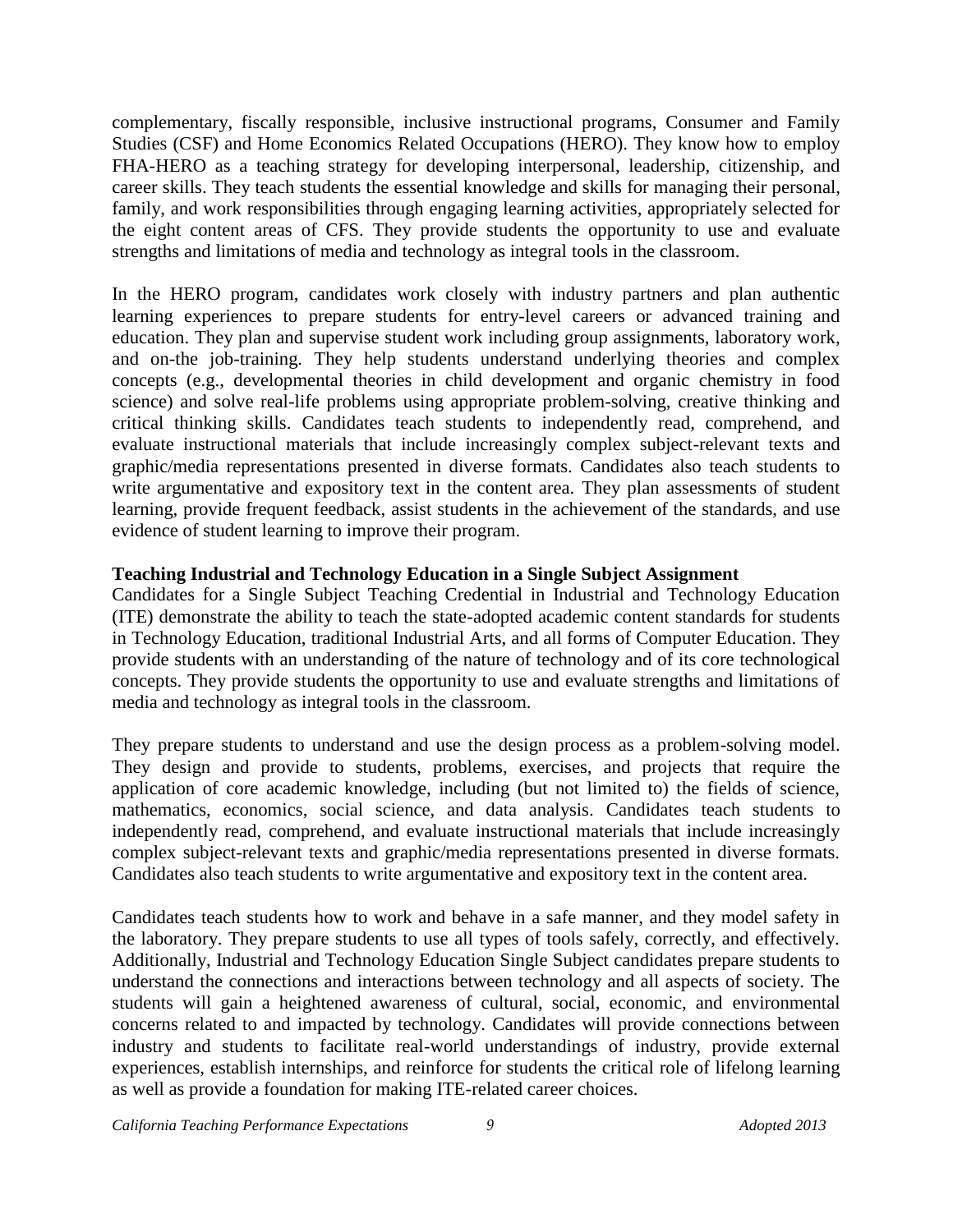#### **Teaching World Language in a Single Subject Assignment**

Candidates for a Single Subject Teaching Credential in World Language demonstrate the ability to teach the state-adopted academic content standards as outlined in the World Language Framework for California Public Schools. First, and most important, they demonstrate a high proficiency in the language that allows them to conduct their classes in the target language. In addition, candidates demonstrate the ability to teach in a proficiency-oriented program with a commitment to teaching and learning using the four languages skills of listening, speaking, reading, and writing, thus enabling their students to demonstrate communicative ability in the target language from level 1 to advanced. Candidates teach students to independently read, comprehend, and evaluate instructional materials that include increasingly complex subjectrelevant texts and graphic/media representations presented in diverse formats. Candidates also teach students to write argumentative and expository text in the content area.

Candidates demonstrate knowledge of the nature of language, basic linguistics and a thorough understanding of the structural rules and practical use of the target language. Candidates also demonstrate an in-depth knowledge and understanding of the cultures and societies in which the target language is spoken, with validation and enhancement of the language and cultures of heritage and native speakers. They demonstrate that they have the requisite knowledge necessary to plan and deliver challenging lessons, to assess their students using a variety of assessment tools by using current methodology in second-language acquisition, with attention to critical thinking and emphasis on evidence of student learning to inform their best practices in teaching. Candidates also demonstrate that they have the knowledge of using technology to support and enhance their instruction. They provide students the opportunity to use and evaluate strengths and limitations of media and technology as integral tools in the classroom.

# **Teaching Music in a Single Subject Assignment**

Candidates for the Single Subject Teaching Credential demonstrate the ability to teach the stateadopted academic content standards for students in Music. They model highly developed aural musicianship and aural analysis skills, teach music theory and analysis (including transcription of musical excerpts; error detection; analysis of form, style, and compositional devices; harmonic progressions and cadences), and can teach students to read and notate music, understand the techniques of orchestration and have facility in transposition. Candidates model expressive and skillful performance on a primary instrument or voice and are proficient in keyboard skills. They use effective conducting techniques and teach students to sight sing, sight read, improvise, compose and arrange music. Candidates use wide knowledge of Western and non-Western works in their instruction. They help students understand the roles of musicians, composers, and general instruments in diverse cultures and historical periods, and identify contributions of diverse cultural, ethnic and gender groups and well-known musicians in the development of musical genres.

Candidates instruct students in voice, keyboard, woodwinds, brass, strings, guitar and percussion. They use a variety of instrumental, choral and ensemble rehearsal techniques and employ an understanding of developmental stages of learning in relation to music instruction.

Candidates enable students to understand aesthetic valuing in music and teach them to respond to, analyze and critique performances and works of music, including their own. Candidates teach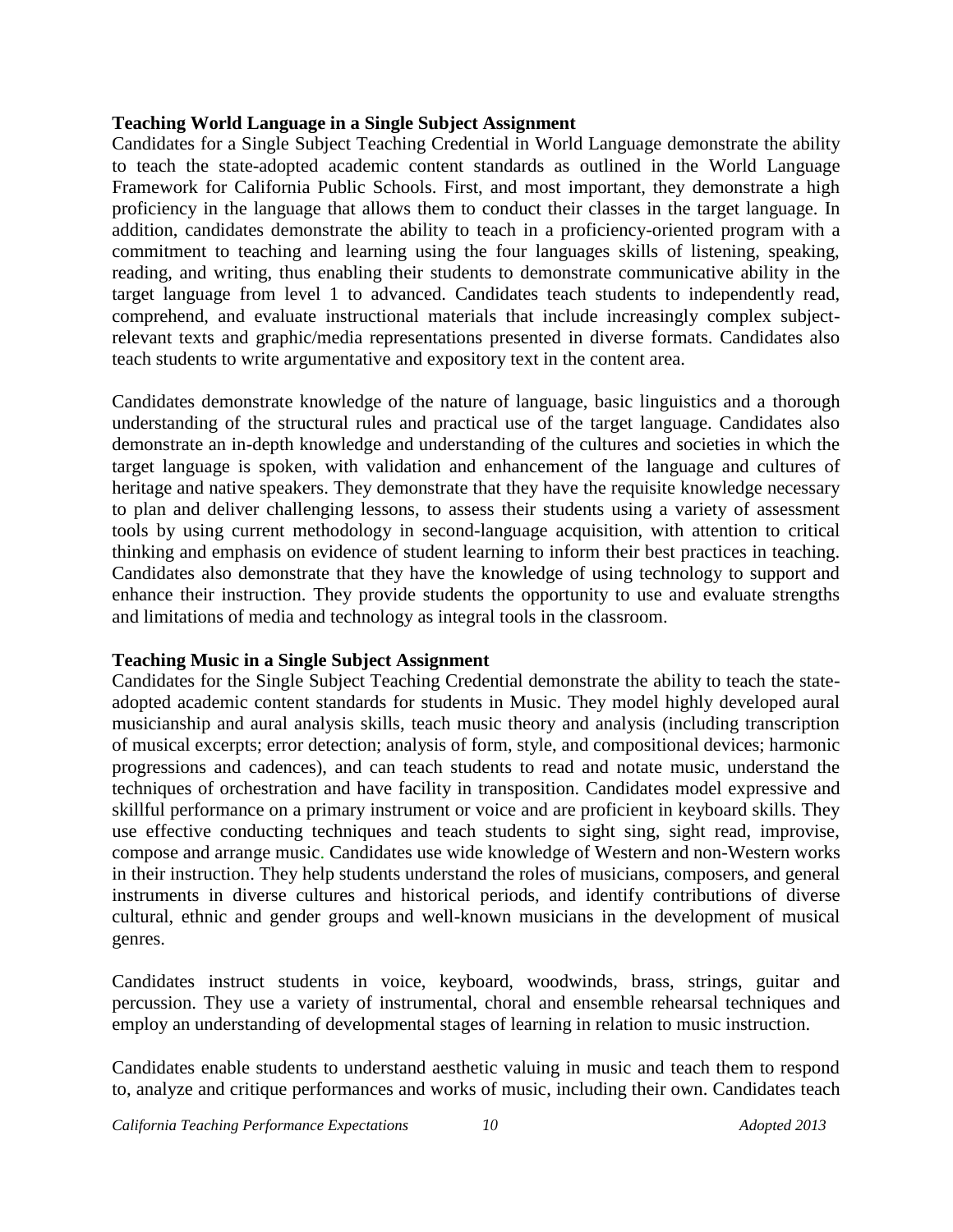students to independently read, comprehend, and evaluate instructional materials that include increasingly complex subject-relevant texts and graphic/media representations presented in diverse formats. Candidates also teach students to write argumentative and expository text in the content area.

They teach the connections and relationships between music and the other arts as well as between music and other academic disciplines. They inform students of career and lifelong learning opportunities available in the field of music, media and entertainment industries. Candidates use various learning approaches and can instruct students in using movement to demonstrate rhythm and expressive nuances of music. They instruct using a broad range of repertoire and literature and evaluate those materials for specific educational purposes. They use various strategies for sequencing, planning and assessing music learning in general music and performance classes including portfolio, video recording, audio recording, adjudication forms and rubrics. They provide students the opportunity to use and evaluate strengths and limitations of media and technology as integral tools in the classroom.

# **Teaching Physical Education in a Single Subject Assignment**

Candidates for the Single Subject Teaching Credential in Physical Education demonstrate the ability to teach the state-adopted academic content standards for students in physical education. They enable students to develop the skills and knowledge they need to become active for life. Candidates balance the focus of instruction between information, concepts, and skill development to provide students with the foundation for developing active and healthy lifestyles. Candidates design a curriculum accessible to all students that includes a variety of fundamental movement, individual/dual/team sport, dance, aquatics, outdoor/adventure activities, combative, and fitness activities and that meets the developmental needs of all students, including individuals with disabilities, lower-skilled individuals, and higher performers. Candidates also demonstrate sensitivity to students' cultural and ethnic backgrounds and include activities of global interest in the curriculum. Candidates teach students to independently read, comprehend, and evaluate instructional materials that include increasingly complex subject-relevant texts and graphic/media representations presented in diverse formats. Candidates also teach students to write argumentative and expository text in the content area.

Candidates understand how to motivate students to embrace a healthy lifestyle, to think critically and analytically in game and sports environments, and to reflect on and solve problems to minimize barriers to physical activity participation throughout life. In addition, candidates create class environments that ensure safe and productive participation in physical activity by developing procedures for care and use of equipment, carefully organizing and monitoring activities, and monitoring facilities. They provide students the opportunity to use and evaluate strengths and limitations of media and technology as integral tools in the classroom.

# **B. ASSESSING STUDENT LEARNING**

# **TPE 2: Monitoring Student Learning During Instruction**

Candidates use multiple measures for progress monitoring throughout instruction to determine whether all students, including English learners and students with special needs, are understanding content and making progress toward identified key concepts from state-adopted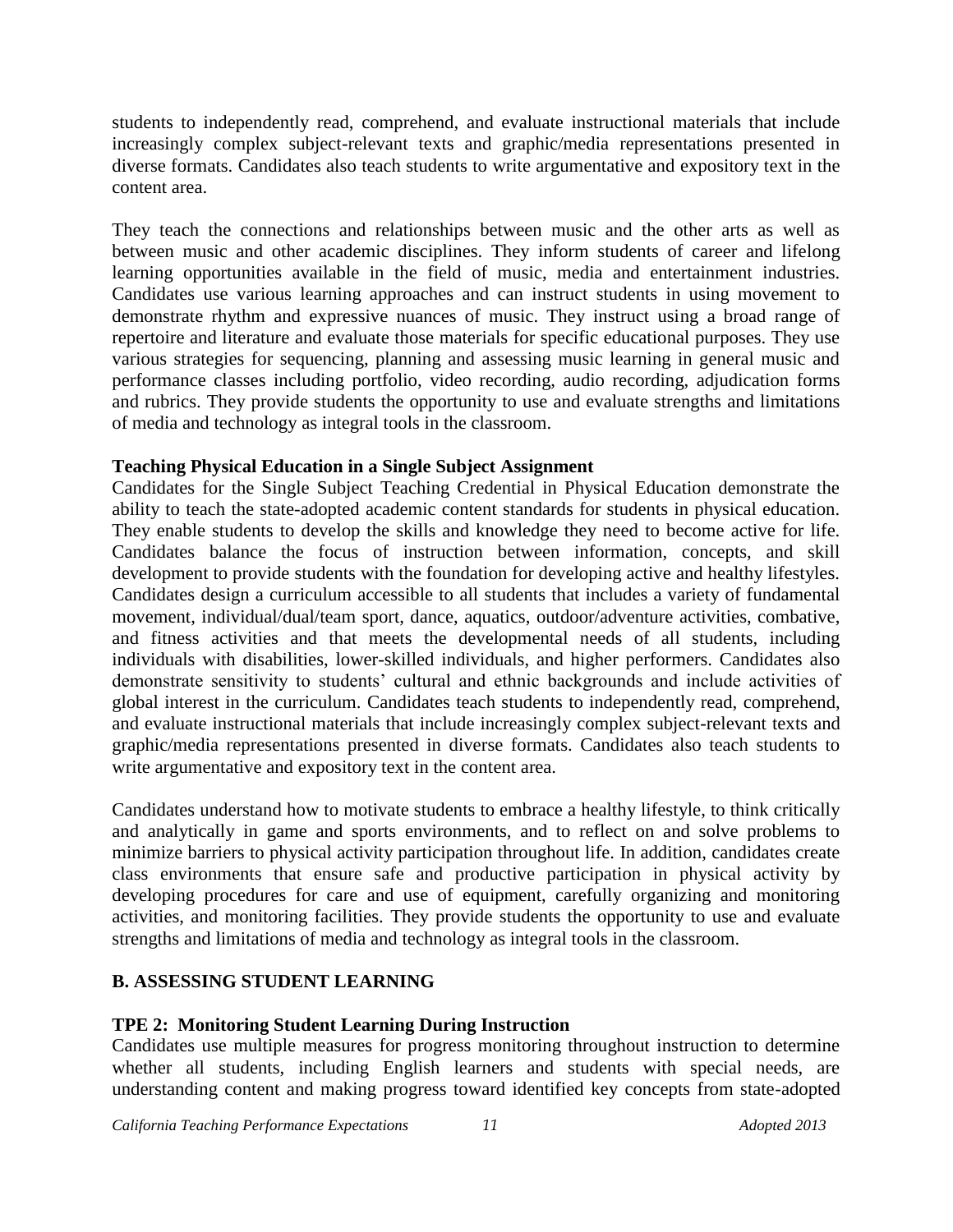academic standards. Candidates purposefully use ongoing multiple and, where appropriate, differentiated assessment options to collect evidence of individual and whole class learning, including performance-based real-world applications, questioning strategies, work samples and products. Candidates anticipate, check for, and address common misconceptions and identified misunderstandings. They act upon the information gathered during instruction.

# **TPE 3: Interpretation and Use of Assessments**

Candidates understand and use a variety of informal and formal, as well as formative and summative assessments, at varying levels of cognitive demand to determine students' progress and plan instruction. Candidates understand the purposes and uses of different types of diagnostic instruments, including entry level, progress-monitoring and summative assessments. They use multiple measures, including information from families, to assess student knowledge, skills, and behaviors. They know when and how to use specialized assessments based on students' needs. Candidates know about and can appropriately use informal classroom assessments and analyze student work, including the types and quality of student work samples as well as performance-based real-world applications of learning. They teach students how to use self-assessment strategies. Candidates provide guidance and time for students to practice these strategies.

Candidates understand how to familiarize students with the format of state-adopted assessment program. They know how to appropriately administer the assessment program, including implementing accommodations for students with special needs. They know how to accurately interpret assessment results of individuals and groups in order to develop and modify instruction. Candidates interpret assessment data to identify the level of proficiency of English language learners in English as well as in the students' primary language. They give students specific, timely feedback on their learning, and maintain accurate records summarizing student achievement. They are able to explain, to students and to their families, student academic and behavioral strengths, areas for academic growth, promotion and retention policies, and how a grade or progress report is derived. Candidates can clearly explain to families how to help students understand the results of assessments to help students achieve the academic curriculum.

# **C. ENGAGING AND SUPPORTING STUDENTS IN LEARNING**

# **TPE 4: Making Content Accessible**

Candidates incorporate specific strategies, teaching/instructional activities, procedures and experiences that address state-adopted academic content standards for students in order to provide a balanced and comprehensive curriculum. They use instructional materials to teach students the academic content described in the state-adopted academic content standards and they prioritize and sequence essential skills and strategies in a logical, coherent manner relative to students' current level of achievement. They vary instructional strategies according to purpose, lesson content and student needs. To meet student academic learning needs, candidates explain content clearly and reinforce content in multiple ways, such as the use of written and oral presentation, manipulatives, physical models, visual and performing arts, diagrams, non-verbal communication, and use of media and other technology.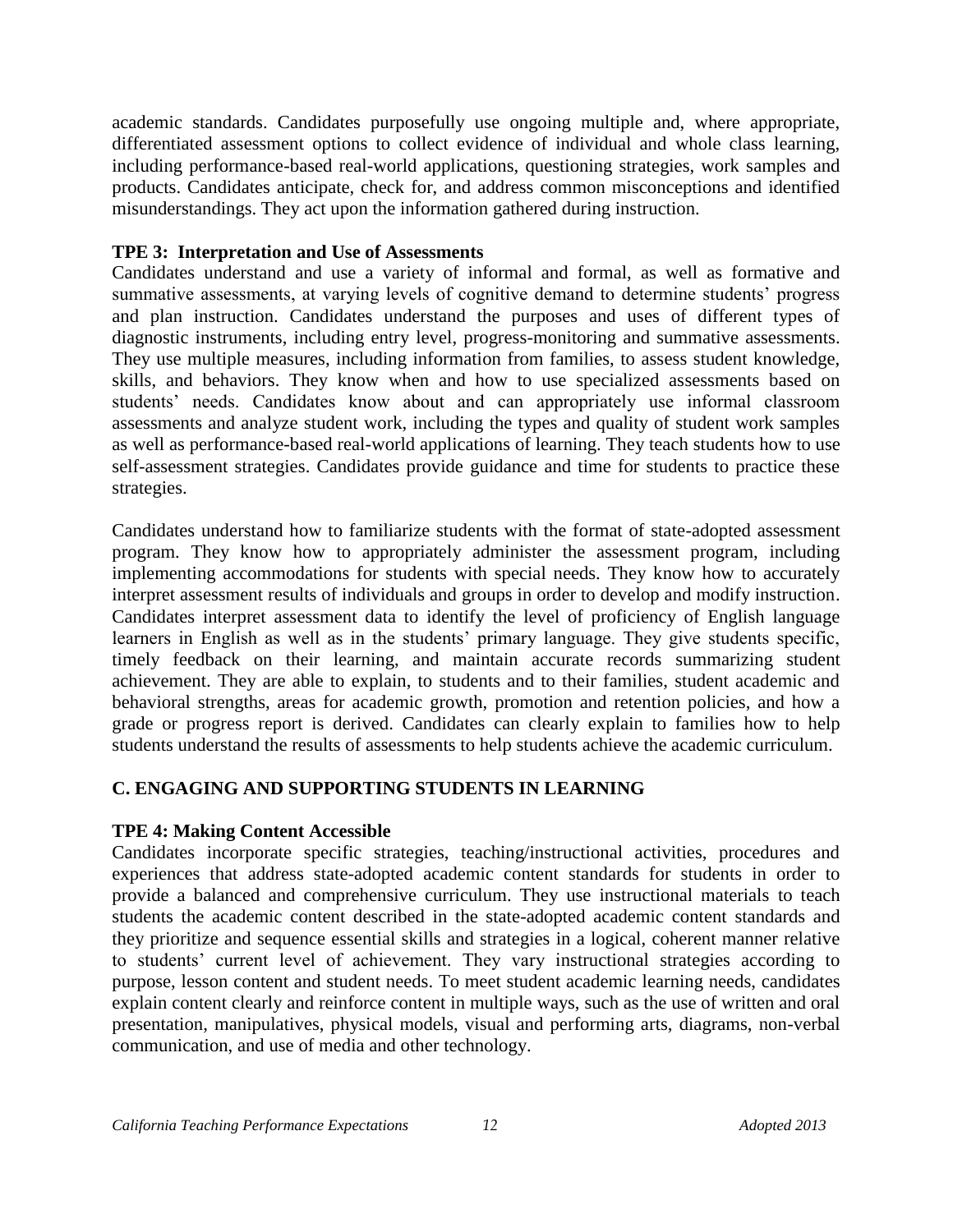Candidates understand how to deliver a comprehensive program of rigorous instruction that includes Reading, Writing, Speaking and Listening, and Language within discipline-specific standards. They provide opportunities and adequate time for students to practice and apply what they have learned to real-world applications. They provide students the opportunity to use and evaluate strengths and limitations of media and technology as integral tools in the classroom. They distinguish between conversational and academic language, and develop student skills in using and understanding academic language. They encourage the development of students' communication skills, including facilitating student interactions within classroom instruction. They teach students strategies to read and comprehend a variety of texts and a variety of information sources in the subject(s) taught. They model active listening in the classroom. Candidates encourage student creativity and imagination. They motivate students and encourage student effort. When students do not understand content, they take additional steps to foster access and comprehension for all learners. Candidates balance instruction by adjusting lesson designs relative to students' current level of achievement.

# **TPE 5: Student Engagement**

Candidates clearly communicate instructional objectives to students. They ensure the active and equitable participation of all students. They ensure that students understand what they are to do during instruction and monitor student progress toward academic goals as identified in the academic content standards. If students are struggling and off-task, candidates examine why and use strategies to re-engage them. Candidates encourage students to share and examine points of view during lessons. They use community resources, student experiences, and applied learning activities to make instruction relevant. They provide opportunities and adequate time for students to practice and apply what they have learned within real-world applications. They provide students the opportunity to use and evaluate strengths and limitations of media and technology as integral tools in the classroom. They extend the intellectual quality of student thinking by asking stimulating questions and challenging student ideas. Candidates teach students to respond to and frame meaningful questions.

# **TPE 6: Developmentally Appropriate Teaching Practices**

*Background information for TPE 6*: TPEs describe knowledge, skills, and abilities for all credential candidates, and they underscore the importance of generically-effective strategies for teaching a broad range of students. The purpose of TPE 6 is to establish additional expectations that are of greatest importance in teaching students at distinct stages of child and adolescent development. It is not the intent of TPE 6 to describe practices that are appropriate or effective only at one developmental level. This TPE describes professional practices that are most commonly used and needed for students in each major phase of schooling, grades K-3, 4-8, and  $9-12$ . <sup>1</sup> It is important that candidates understand the vertical spectrum of child and adolescent growth and development and the use of developmentally-appropriate instructional practices to make content accessible to all students.

 $\overline{a}$ 

 $1$  TPE 6 does not represent a comprehensive strategy for teaching students at any particular stage; the elements of TPE 6 are intended merely to *supplement and not replace* the broader range of pedagogical skills and abilities described in the TPEs.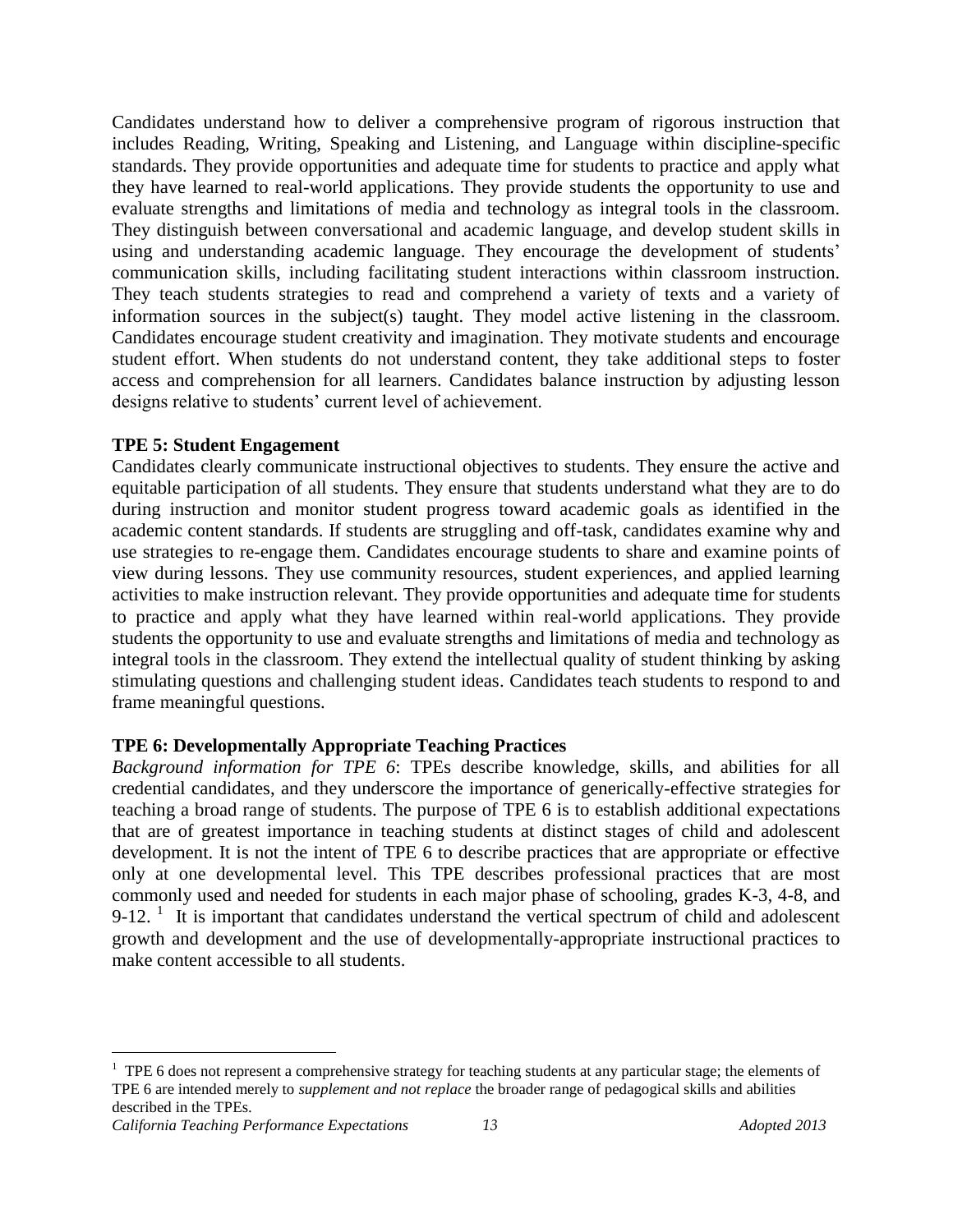# **TPE 6A: Developmentally Appropriate Practices in Grades K-3**

During teaching assignments in Grades K-3, candidates for a Multiple Subject Teaching Credential understand how to create a structured day with opportunities for movement. They design academic activities that suit the attention span of young learners. Their instructional activities connect with the children's immediate world; draw on key content from more than one subject area; and include hands-on experiences and manipulatives that help students learn. Candidates teach and model norms of social interactions (e.g., consideration, cooperation, responsibility, empathy). They understand that some children hold naïve understandings of the world around them. Candidates provide educational experiences that help students develop more realistic expectations and understandings of their environment. They know how to make special plans for students who require extra help in exercising self-control among their peers or who have exceptional needs or abilities.

# **TPE 6B: Developmentally Appropriate Practices in Grades 4-8**

During teaching assignments in Grades 4-8, candidates for a teaching credential build on students' command of basic skills and understandings while providing intensive support for students who lack basic skills as defined in state-adopted academic content standards for students. They teach from grade-level texts. Candidates design learning activities to extend students' concrete thinking and foster abstract reasoning and problem-solving skills. They help students develop learning strategies to cope with increasingly challenging academic curriculum. They assist students, as needed, in developing and practicing strategies for managing time and completing assignments. Candidates develop students' skills for working in groups to maximize learning. They build on peer relationships and support students in trying new roles and responsibilities in the classroom. They support students' taking of intellectual risks such as sharing ideas that may include errors. Candidates understand that appropriate and inappropriate student behavior is an indicator of their learning and/or need for additional support. Candidates recognize and respond appropriately to these cues.

# **TPE 6C: Developmentally Appropriate Practices in Grades 9-12**

During teaching assignments in Grades 9-12, candidates for a Single Subject Teaching Credential establish intellectually challenging academic expectations and provide opportunities for students to develop advanced thinking and problem-solving skills. They frequently communicate course goals, requirements, and grading criteria to students and families. They help students to understand connections between the curriculum and life beyond high school, and they communicate the consequences of academic choices in terms of future career, school and life options. Candidates support students in assuming increasing responsibility for learning, and encourage behaviors important for work such as being on time and completing assignments. They understand adolescence as a period of intense social peer pressure to conform, and they support signs of students' individuality while being sensitive to what being "different" means for high school students.

# **TPE 7: Teaching English Learners**

Candidates know and can apply pedagogical theories, principles, and instructional practices for comprehensive instruction of English learners. They know and can apply theories, principles, and instructional practices for English Language Development leading to comprehensive literacy in English. They are familiar with the philosophy, design, goals, and characteristics of programs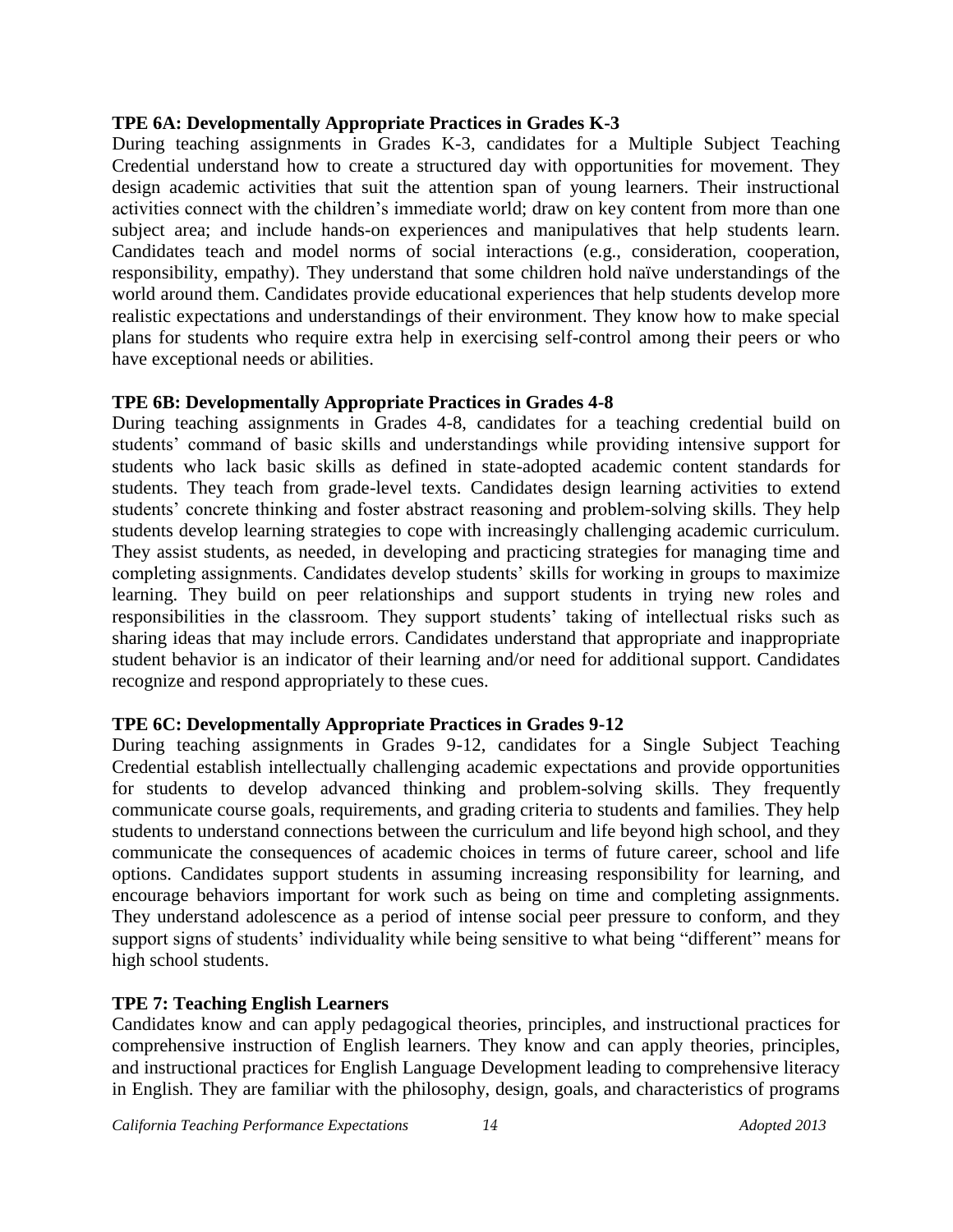for English language development, including structured English immersion. They implement an instructional program that facilitates English language development, including reading, writing, listening and speaking skills, that logically progresses to the grade level reading/language arts program for English speakers. They draw upon information about students' backgrounds and prior learning, including students' assessed levels of literacy in English and their first languages, as well as their proficiency in English, to provide instruction differentiated to students' language abilities. They understand how and when to collaborate with specialists and para-educators to support English language development. Based on appropriate assessment information, candidates select instructional materials and strategies, including activities in the area of visual and performing arts, to develop students' abilities to comprehend and produce English. They use English that extends students' current level of development yet is still comprehensible. They know how to analyze student errors in oral and written language in order to understand how to plan differentiated instruction.

Candidates know and apply pedagogical theories, principles and practices for the development of academic language, comprehension, and knowledge in the subjects of the core curriculum. They use systematic instructional strategies, including contextualizing key concepts, to make gradeappropriate or advanced curriculum content comprehensible to English learners. They allow students to express meaning in a variety of ways, including in their first language, and, if available, manage first language support such as para-educators, peers, and books.<sup>2</sup> They use questioning strategies that model or represent familiar English grammatical constructions. They make learning strategies explicit.

Candidates understand how cognitive, pedagogical, and individual factors affect students' language acquisition. They take these factors into account in planning lessons for English language development and for academic content.

# **D. PLANNING INSTRUCTION AND DESIGNING LEARNING EXPERIENCES FOR STUDENTS**

# **TPE 8: Learning about Students**

 $\overline{a}$ 

Candidates draw upon an understanding of patterns of child and adolescent development to understand their students. Using formal and informal methods, they assess students' prior mastery of academic language abilities, content knowledge, and skills, and maximize learning opportunities for all students. Through interpersonal interactions, they learn about students' abilities, ideas, interests and aspirations. Candidates are knowledgeable about students' community contexts and socio-economic, culture and language backgrounds. They understand how these factors influence student interactions and student learning. They understand how multiple factors, including gender and health, can influence students' behavior, and understand the connections between students' health and their ability to learn.

Based on assessment data, classroom observation, reflection and consultation, they identify students who need specialized instruction, including gifted students and/or students with physical

*California Teaching Performance Expectations 15 Adopted 2013* <sup>2</sup> Teachers are not expected to speak the students' primary language, unless they hold an appropriate credential and teach in a bilingual classroom. The expectation is that they understand how to use available resources in the primary language, including students' primary language skills, to support their learning of English and curriculum content.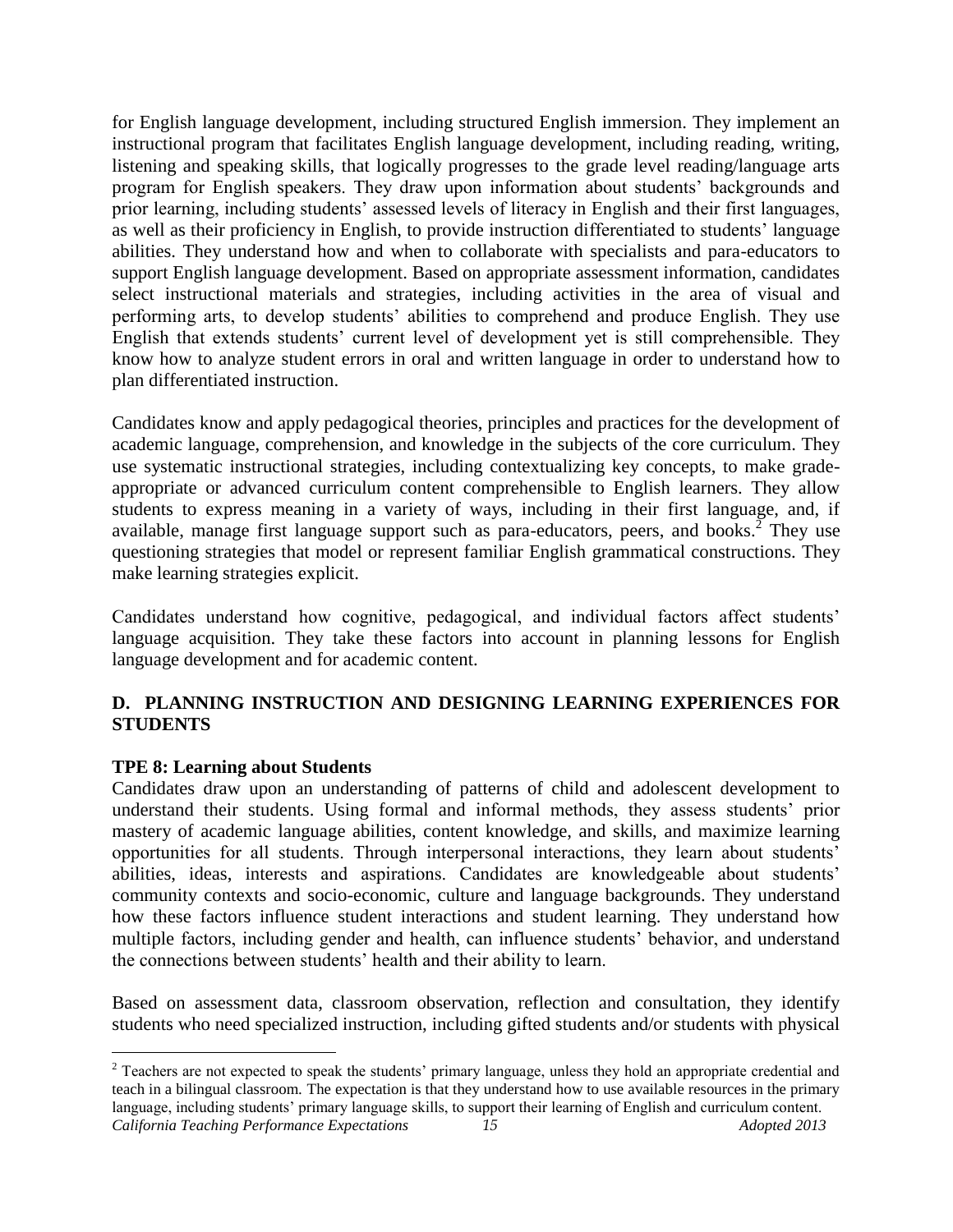disabilities, learning disabilities, or health conditions requiring instructional adaptations. They encourage parents to become involved and support their efforts to increase student learning.

# **TPE 9: Instructional Planning**

Candidates plan instruction that is comprehensive in relation to the subject matter to be taught and in accordance with state-adopted academic content standards for students. They understand the vertical alignment of curriculum within the state-adopted content standards and how to plan instruction accordingly. They establish clear long and short term goals for learning based on students' current levels of achievement. They plan appropriate assessments to monitor and evaluate student learning. They sequence instruction so the content to be taught connects to preceding and subsequent content. They use varied teaching methods to help students meet or exceed grade level expectations. They understand the purposes, strengths and limitations of a variety of instructional strategies. In planning lessons, they select or adapt instructional strategies, grouping strategies, instructional materials, media and technology to meet student learning goals. Candidates reflect on and improve their planning based on their instructional experiences and analyses of student work.

Candidates develop relevant, differentiated instructional plans by connecting the content to be learned with students' linguistic and cultural backgrounds, experiences, interests, and developmental learning needs. Candidates understand how to manage the appropriate use of support personnel, including volunteers, when available, and create plans for these individuals to assist students in reaching instructional goals.

# **E. CREATING AND MAINTAINING EFFECTIVE ENVIRONMENTS FOR STUDENT LEARNING**

# **TPE 10: Instructional Time**

Candidates recognize and articulate the critical importance of time management in their instructional planning, and of the effects of class scheduling on planning the most effective use of instructional time. Candidates allocate instructional time to maximize student learning and achievement in relation to state-adopted academic content standards for students. Candidates consider how to achieve short and long term goals within the confines of the available instructional time and schedule. They establish procedures for routine tasks and manage transitions to maximize instructional time. Based on reflection and on consultation as appropriate, they adjust the use of instructional time to optimize the learning opportunities and outcomes for all students.

# **TPE 11: Social Environment**

Candidates create a positive climate for learning. They establish a physically, socially and emotionally safe classroom environment for students by developing and maintaining clear expectations for academic and social behavior. Candidates establish a sense of community, and promote student effort and engagement by creating structures that emphasize collaborative activities and joint problem-solving.

Candidates know how to write and implement a classroom management plan that is fair and transparent to students, and is aligned with school discipline policies. They know how to